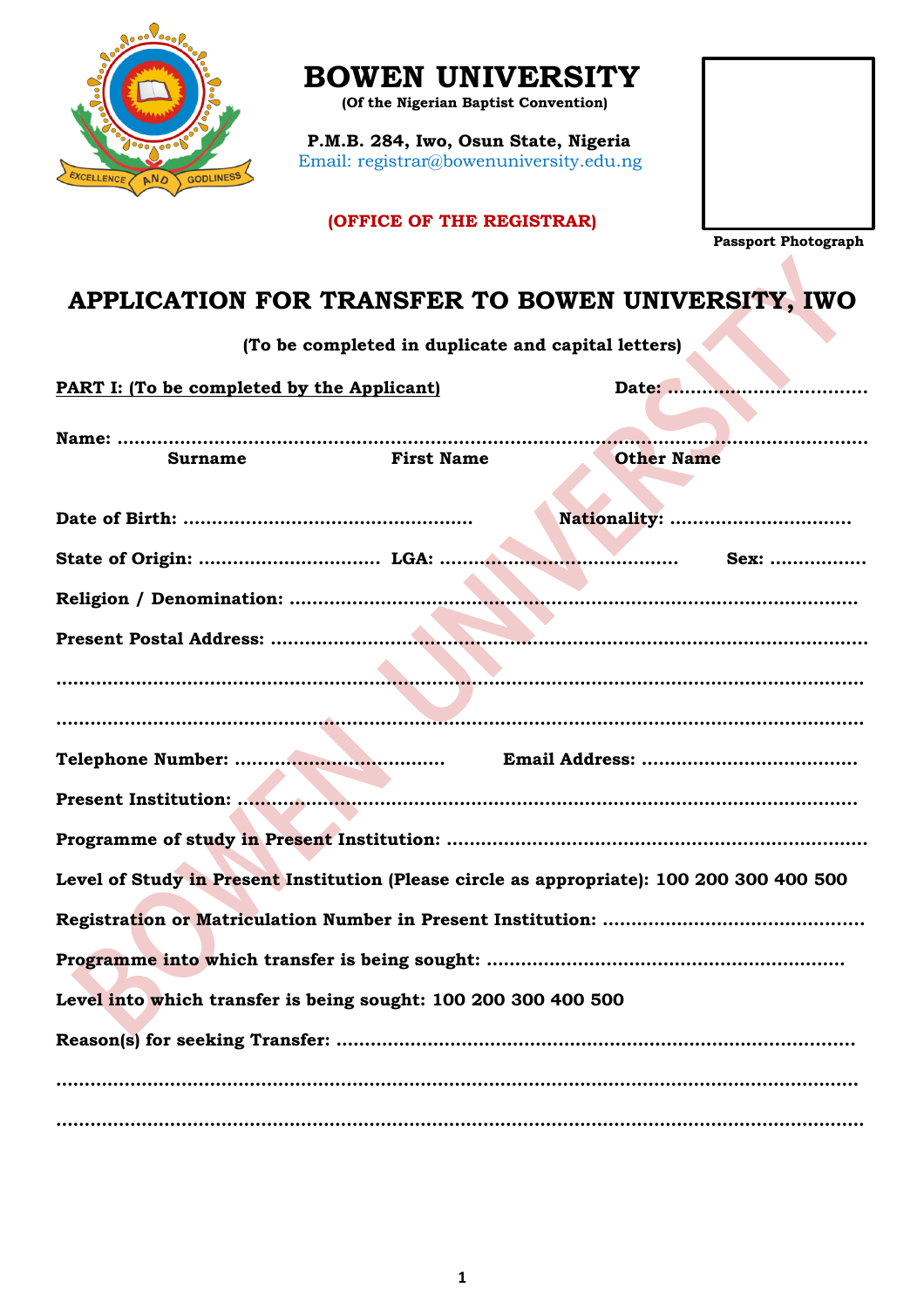#### **PART II: Educational Qualification:**

#### **EXAMINATIONS AND GRADES OBTAINED**

| <b>SSCE/NECO</b> | GCE/HSC/AL | <b>NCE</b> | JAMB SCORE & REG. NO. | <b>OTHERS</b> |
|------------------|------------|------------|-----------------------|---------------|
|                  |            |            |                       |               |
|                  |            |            |                       |               |
|                  |            |            |                       |               |
|                  |            |            |                       |               |
|                  |            |            |                       |               |
|                  |            |            |                       |               |
|                  |            |            |                       |               |
|                  |            |            |                       |               |
|                  |            |            |                       |               |
|                  |            |            |                       |               |

**Please attach Photocopies of the Statements/Certificates of Examinations Listed above**

#### **NOTES TO APPLICANT**

- **(i) You should request your present Institution to forward official Academic Transcripts directly to the Registrar, Bowen University, Iwo, Osun State.**
- **(ii) You should present letters from two referees, one of whom must be a clergy.**
- **(iii) Only successful applicants will be acknowledged.**

#### **PART III: (To be completed by Officers of the present Institution)**

**(a) Comments on Character and recommendations of Head of Department:** 

**…………………………………………………………………………………………………………………… …………………………………………………………………………………………………………………… ……………………………………………………………………………………………………………………**

**Name & Signature: ……………………………………………………. Date: …………………….**

**(b) Comments on Character and recommendations of Dean of College/Faculty: …………………………………………………………………………………………………………………… …………………………………………………………………………………………………………………… ……………………………………………………………………………………………………………………**

- **Name & Signature: ……………………………………………………. Date: …………………….**
- **(c) Comments on Character and recommendations of Registrar:**

**…………………………………………………………………………………………………………………… …………………………………………………………………………………………………………………… …………………………………………………………………………………………………………………… Name & Signature: ……………………………………………………. Date: …………………….**